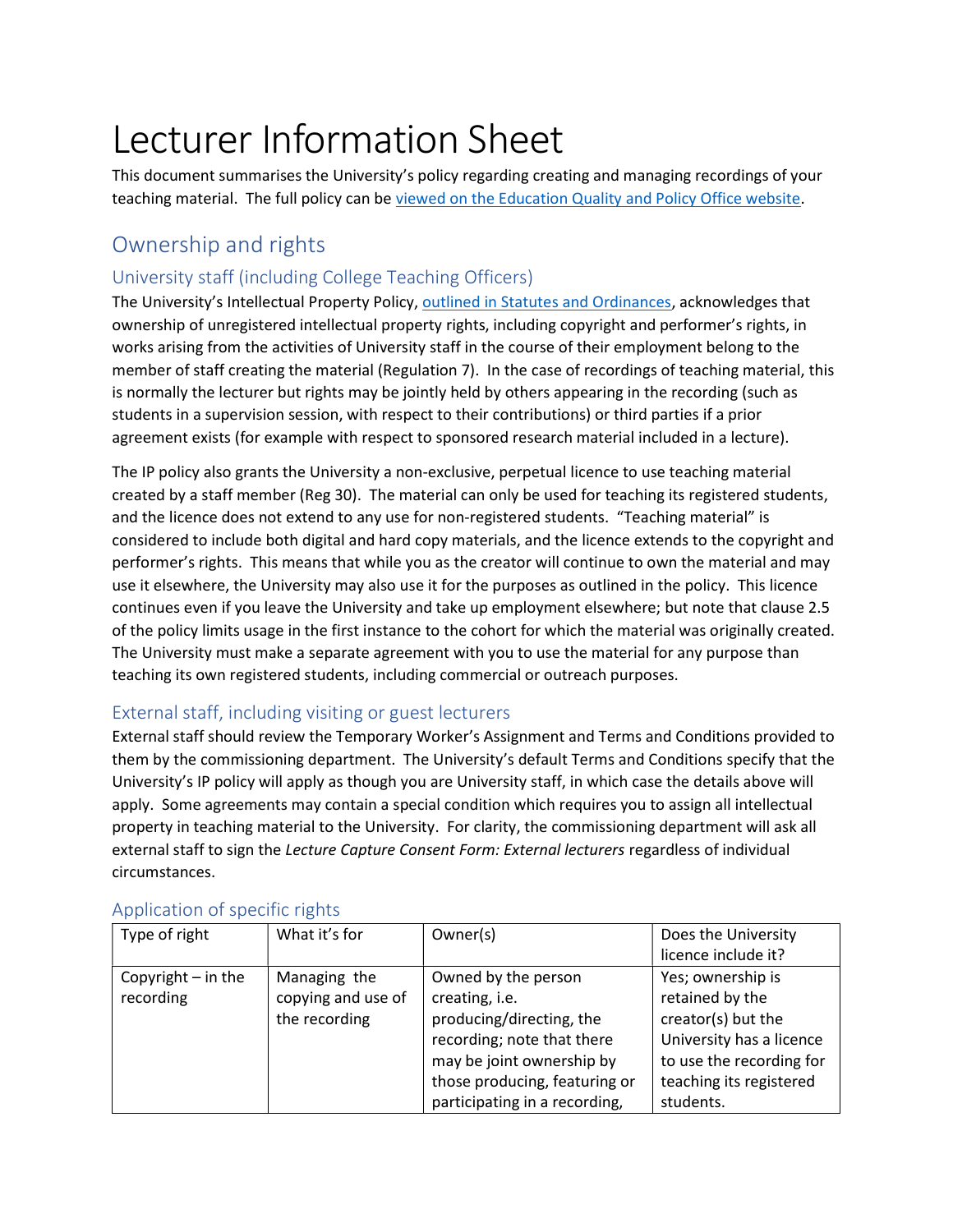|                                                                          |                                                                                                                                                                                                                          | with respect to their<br>contribution(s). See clause 1.6<br>of the University's policy on<br>the Recording of Teaching<br>Materials.                                                                                                                                                       |                                                                                                                                                                                             |
|--------------------------------------------------------------------------|--------------------------------------------------------------------------------------------------------------------------------------------------------------------------------------------------------------------------|--------------------------------------------------------------------------------------------------------------------------------------------------------------------------------------------------------------------------------------------------------------------------------------------|---------------------------------------------------------------------------------------------------------------------------------------------------------------------------------------------|
| Copyright - of third<br>party materials<br>appearing in the<br>recording | Managing<br>reproduction and<br>use of materials<br>shown as part of<br>the recording<br>(images, videos,<br>etc.)                                                                                                       | Owned by the original<br>copyright owner. Some<br>exemptions apply for 'fair<br>dealing' in the same way as<br>they would in a live session;<br>however, there are<br>limitations. The Legal Services<br>Office provides full guidance<br>on copyright in educational<br>settings.         | Yes, to the extent that<br>others' materials are<br>cited and used in<br>compliance with<br>copyright law                                                                                   |
| Performer's rights                                                       | Managing or<br>limiting the specific<br>performance of a<br>work (literary,<br>dramatic, musical,<br>artistic, etc.).<br>Delivering a lecture<br>or teaching session<br>is considered to<br>incur performer's<br>rights. | Owned by the person creating<br>the recording; note that there<br>may be joint ownership by<br>those featuring or<br>participating in a recording,<br>with respect to their<br>contribution(s). See clause 1.6<br>of the University's policy on<br>the Recording of Teaching<br>Materials. | Yes; ownership is<br>retained by the<br>creator(s) but the<br>University has a licence<br>to use the recording for<br>teaching its registered<br>students.                                  |
| Moral rights                                                             | Managing<br>attribution (being<br>identified as the<br>author of a work)<br>and integrity (to<br>object to<br>derogatory<br>treatment, such as<br>re-dubbing for<br>example)                                             | Owned by the person creating<br>the recording; note that there<br>may be joint ownership by<br>those featuring or<br>participating in a recording,<br>with respect to their<br>contribution(s). See clause 1.6<br>of the University's policy on<br>the Recording of Teaching<br>Materials. | Yes, moral rights are<br>held by authors of<br>copyright works and<br>may be exercised under<br>the licence.                                                                                |
| Data protection<br>and processing<br>rights                              | Managing rights of<br>individuals to know<br>what information is<br>held about them, in<br>which they are<br>identifiable                                                                                                | Owned by the individual. The<br><b>General Data Protection</b><br><b>Regulation (GDPR) outlines</b><br>the University's requirements<br>to hold and process a person's<br>data. We must outline the<br>reasons we are holding or<br>managing data, and provide                             | No. Where an<br>individual is identifiable<br>and their contribution<br>to a recording is<br>required or expected in<br>order to fulfil the<br>learning objectives,<br>then that individual |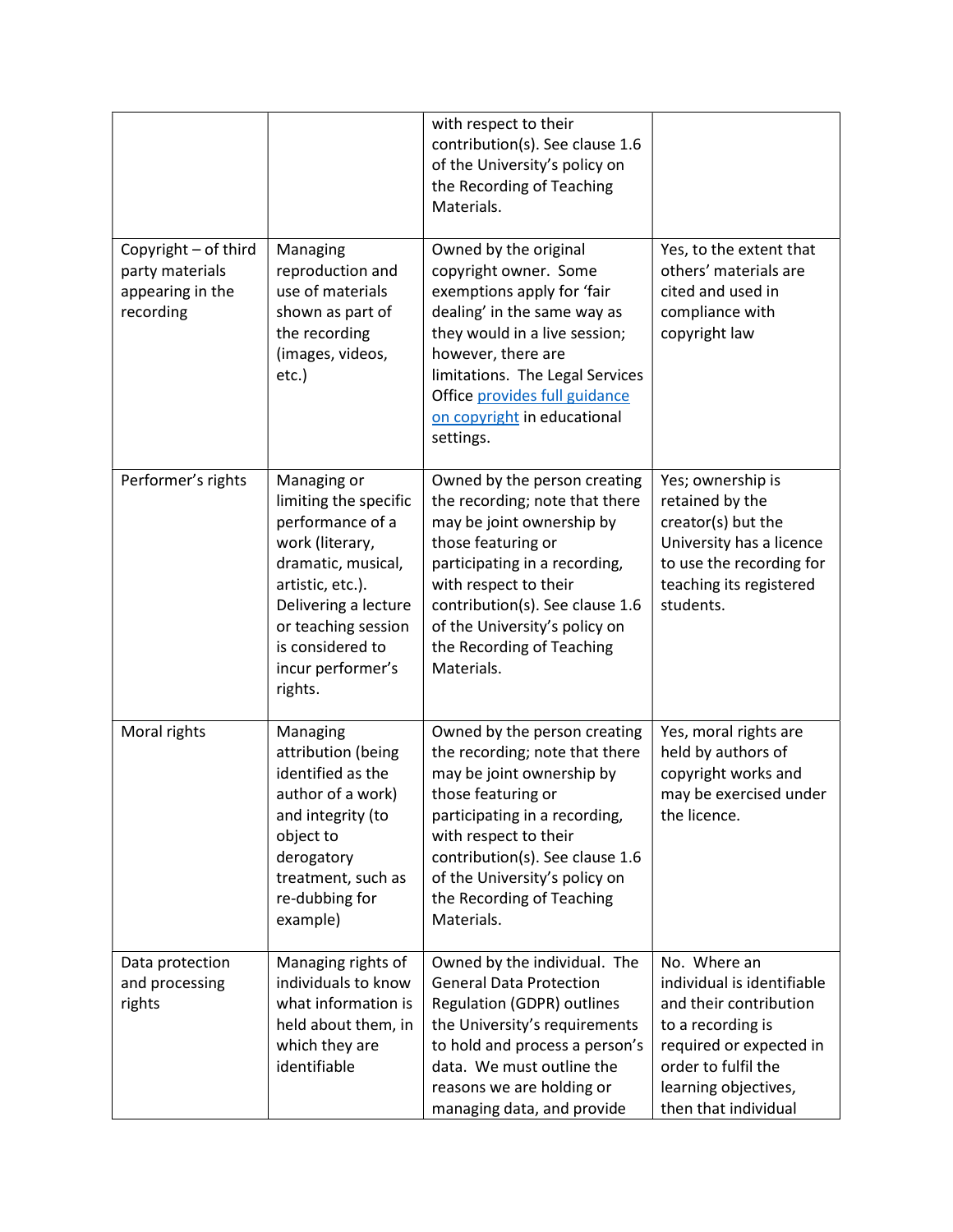| options for withdrawing or      | must consent to the        |
|---------------------------------|----------------------------|
| removing that data. The Data    | storing or handling of     |
| Protection Office provides full | their data. If the person  |
| guidance on data protection.    | is not identifiable, or if |
|                                 | their contribution was     |
|                                 | not expected or            |
|                                 | mandatory, then they       |
|                                 | need not formally          |
|                                 | consent, but you must      |
|                                 | still notify them about    |
|                                 | the recording and          |
|                                 | provide options.           |
|                                 |                            |
|                                 |                            |

# Consent

Anyone whose contribution to a recording is required or expected in order to meet the learning outcomes of the session, must give their consent to process any personal data (their voice or image) which forms part of the recording.

- In the case of large-scale, non-participatory lectures, this would normally be the lecturer and any guest speakers, but would not include students attending the session, even if they choose to ask questions.
- In the case of supervisions, small-group discussions, or seminars, this would normally be all those present, as students' contributions form an expected part of the session.
- In the case of pre-recorded teaching materials, this would normally be only the speaker or presenter.

#### Giving your consent

The University provides the Lecture Capture Consent Form: Staff. You are not required to use this form and you may give consent in writing or verbally; consent given verbally is taken as agreement to all items as outlined in the form. Consent may be given for individual sessions or multiple sessions at a time, provided that it is clear to which session(s) the consent applies.

## Obtaining consent from students

Where student contributions are expected or required in order to meet the learning objectives of the session, then they must give consent to recording in the same way as a lecturer. The University has issued a template information statement for students, to ensure informed consent with minimal burden on lecturers and students, as well as suggested statements to notify students about recording of sessions. Consent may be obtained verbally or in writing using the Lecture Capture Consent Form: Students.

Consent may be given for multiple sessions, provided that it is clear to which individual session(s) the consent applies. It is not appropriate to seek blanket consent, unless it is done in a detailed manner; for example, "all of Prof Smith's Lent Term module 2 lectures" is appropriate, but "all IB teaching" is not.